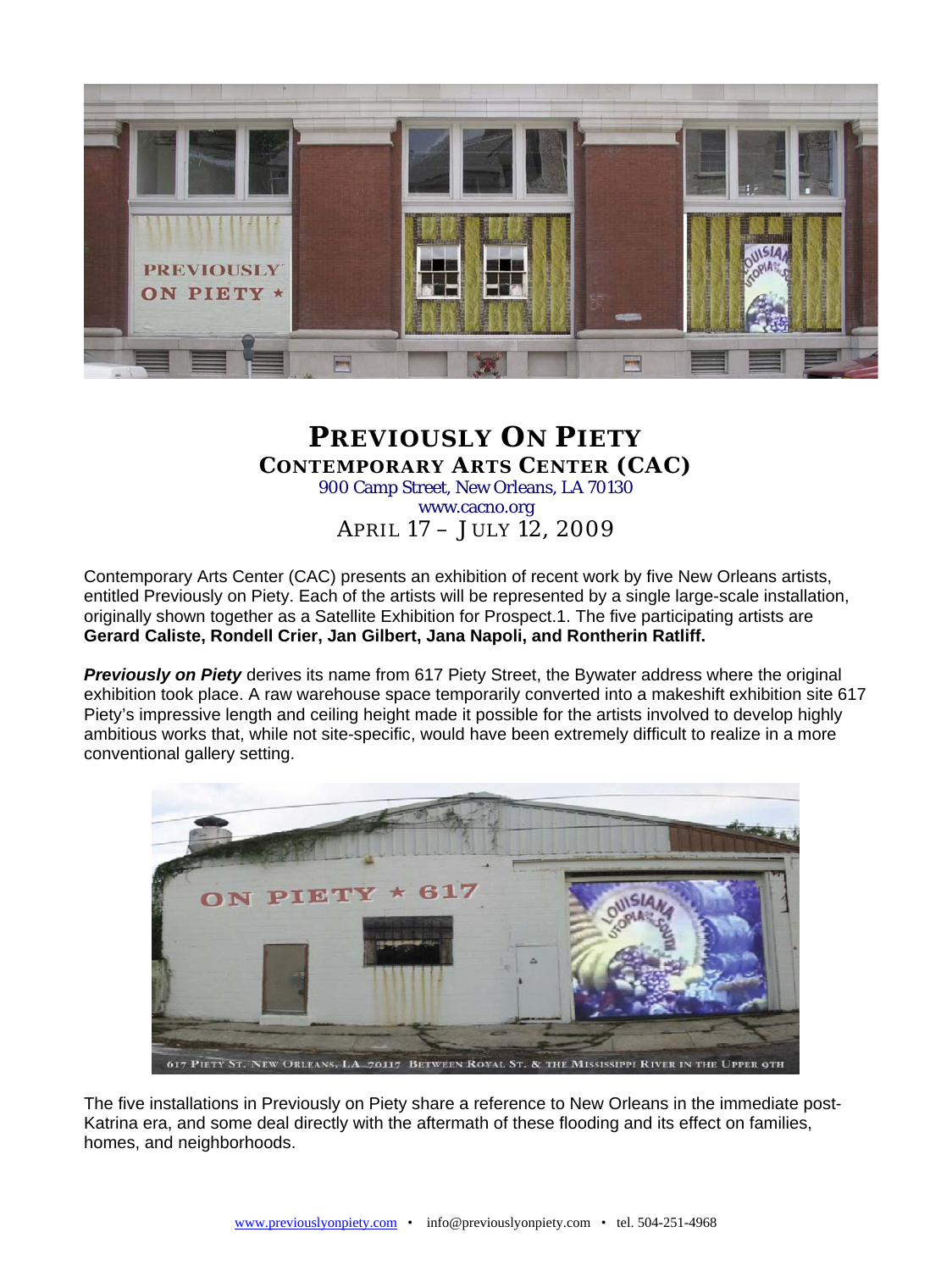Of these, the best known is **Jana Napoli's** *Flood Wall*, a freestanding wall made into 32-foot sections, into which the individual drawers from hundreds of individual chests of drawers, scattered and/or strewn about by the hurricane and subsequent floodwaters, have been salvaged and positioned as part of a continuous façade. Although widely exhibited and written about since 2007, Previously on Piety will mark the first time *Floodwall* has been exhibited in New Orleans in an institutional setting.



In **Gerard Caliste's work** *Walking on Water*, the walls and floor of a single room are painted to give the visual impression of a neighborhood in which the inhabitants are gathered around the periphery, holding vigil while a house sinks into the water.



A single hand reaching from a hole in the houses attic attempts to grasp at a rope suspended from a helicopter the latter indicated only by a hole in the painted clouds on the ceiling.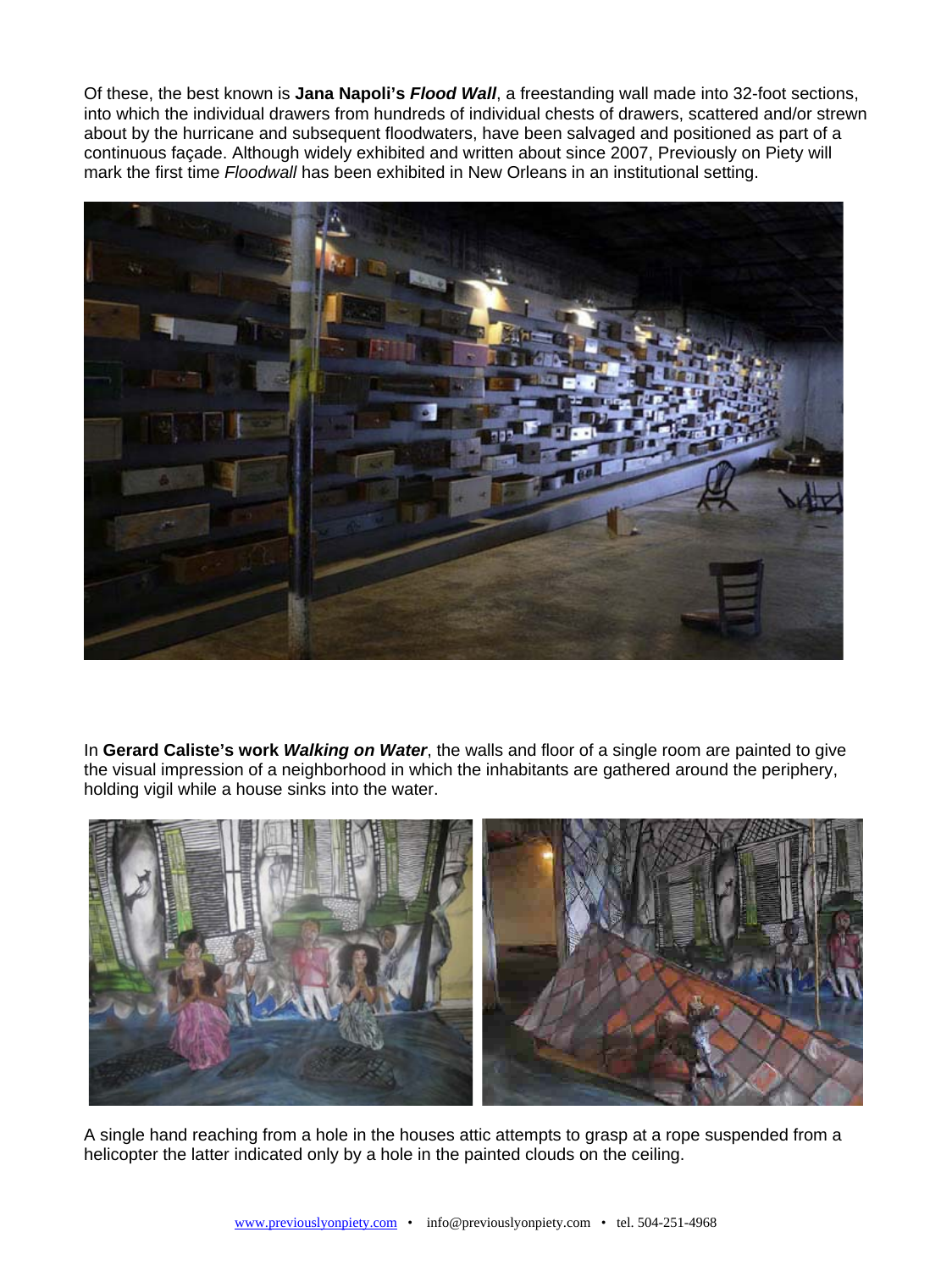**Rondell Crier's** *On the Streets* is a two-part installation consisting of the wooden outline of the Honda Passport that he drove around New Orleans his first trip home post-Katrina.



The wooden silhouette, which has been painted on one side and left bare on the other, contains a hole in the car's window through which a video projected onto an adjacent wall, documents the artist's journey through the mostly uninhabited streets of New Orleans, before the cleanup following Katrina's devastation had begun.

## **Jan Gilbert's** *Biography of a House*

takes the form of a cyclone made up of dozens of family photographs that combine to suggest the funnel and spout of the destructive winds. Illuminated from within so that the photographs are visible from the outside, the work achieves a striking contrast between the unstoppable force of nature and the human impulse to preserve a family's collective memories.

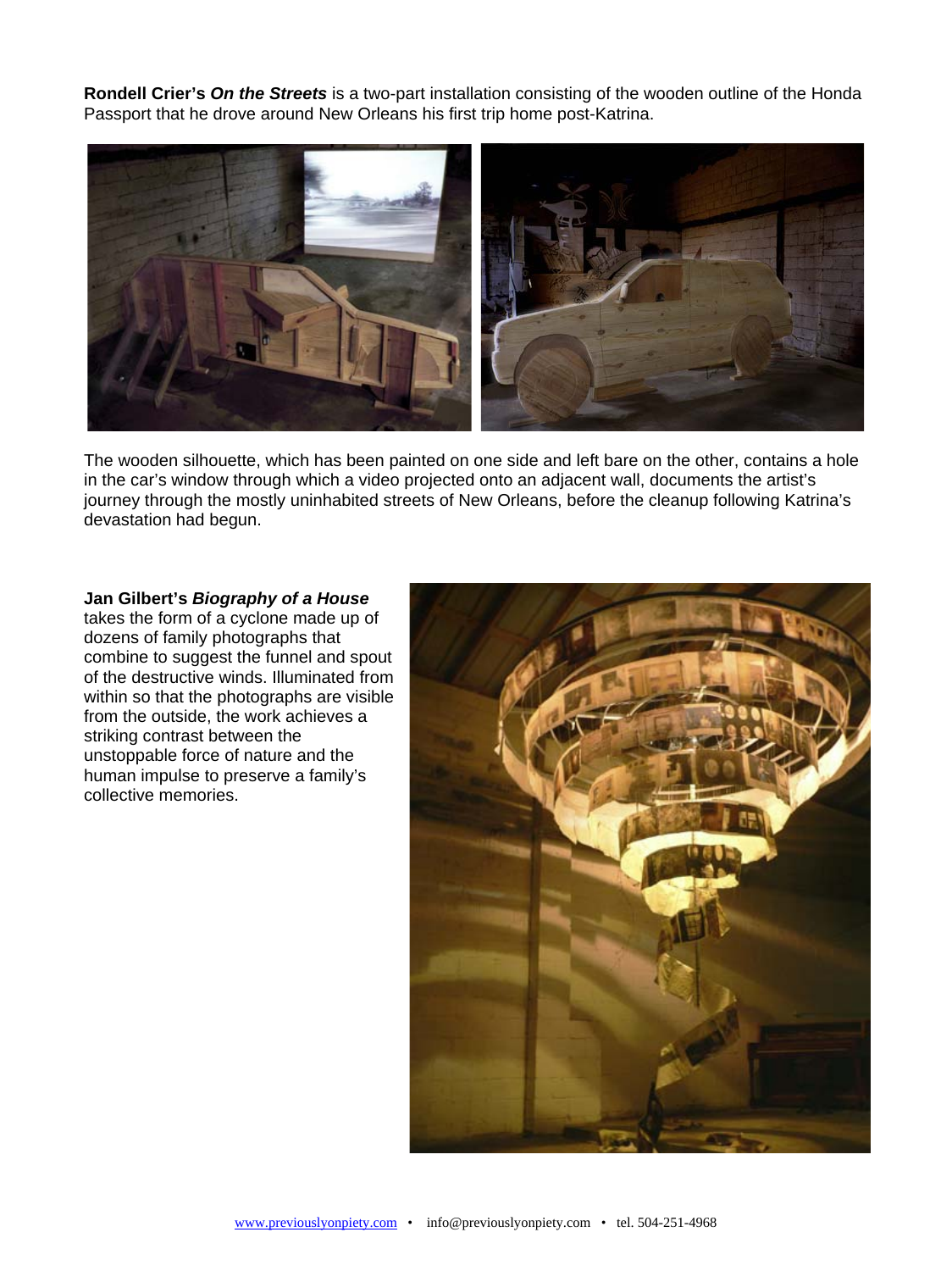In **Rontherin Ratliff's** large-scale sculpture *Rooted*, a single tree is used to symbolize the deep historical roots of a family home.



Combining elements of domestic architecture (windows, a fireplace grate, chandeliers), tree branches, and even the sidewalk in front, the visual blurring of motifs from family life and nature proposes that the narrative of people inhabiting a place is itself a kind of natural history.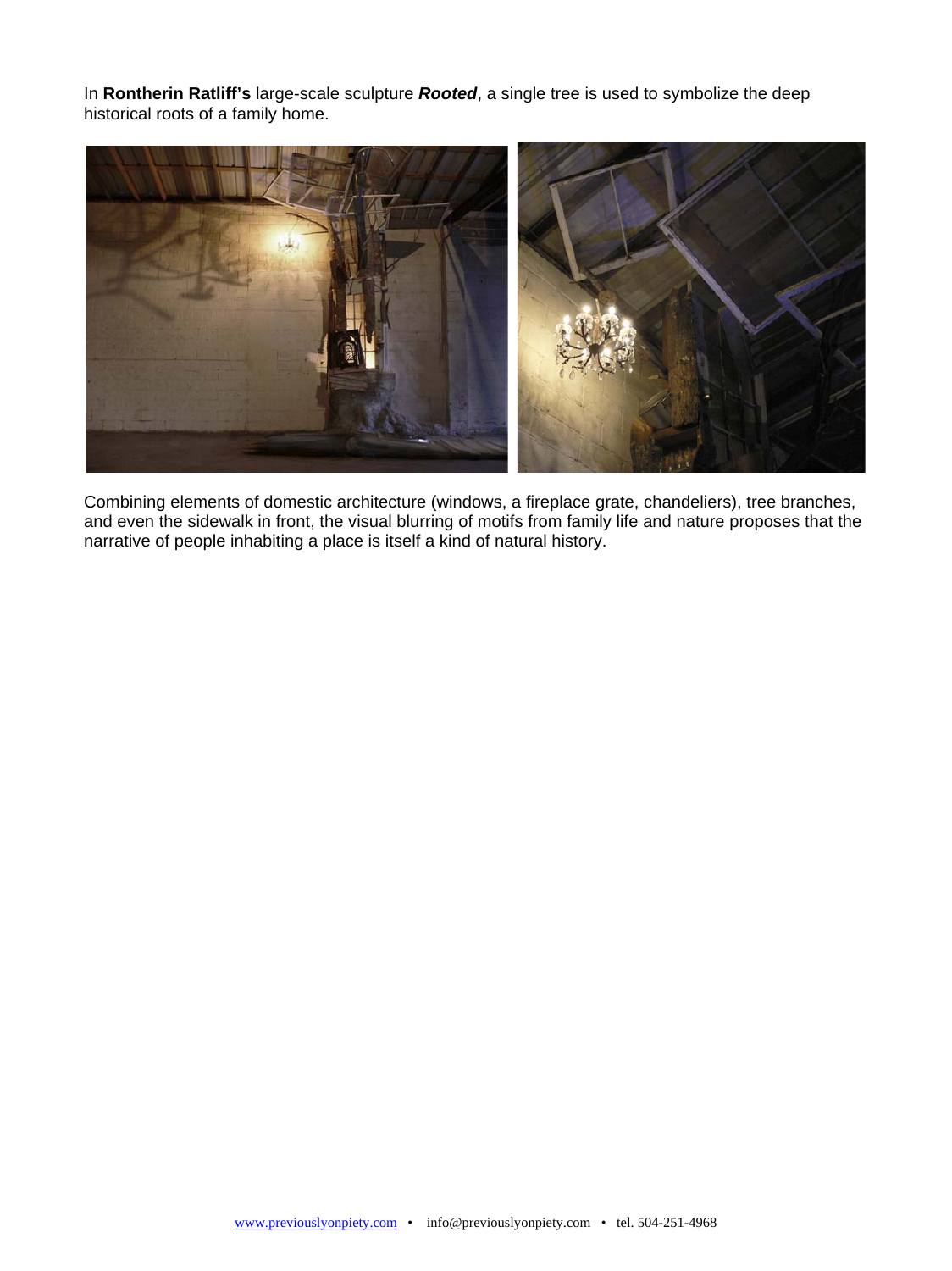## **ARTISTS' BIOS**



**Gerard Caliste** was born and raised in New Orleans, Louisiana. In 1994, he became involved with Young Aspirations/Young Artists (YA/YA), through which Caliste produced art for a long list of private collectors, and for companies, organizations and celebrities, including MTV, Swatch Watch, The New Orleans Jazz and Heritage Festival, and Oprah Winfrey. In 1994, Caliste was one of 700 artists commissioned by the United Nations to design seat covers for the General Assembly Room in honor of the United Nations' 50th anniversary in 1995. Caliste attended the Savannah College of Art and Design on a portfolio scholarship and Presidential scholarship. His series, *Waterlines-* more than two dozen paintings, poems and

sculptures - was previewed at Le Mieux Gallery in New Orleans, Louisiana. His *Magicity* series will be exhibited at the Lois Lambert Gallery in Santa Monica, California in April 209.

*Walking on Water*, the whole-room installation that Caliste contributes to *On Piety*, is an extension of *Waterlines*, for it is based on imagery drawn from the Katrina floods. *Walking on Water* is an ambitious, multi-media and three-dimensional installation, employing painting, found objects, and sculpture. It is installed on the exterior walls of a room within the warehouse space, and covers the walls and floors of the room's interior. The exterior of the room references the exterior of a house. Awnings, an architectural detail typical of houses in the Upper 9th Ward, hang above the door and windows. The centerpiece of the room's interior is a scaled-down, three-dimensional version of a rooftop, approximately three feet high and four feet wide, which appears to be the only visible portion of a miniature house submerged in floodwaters. The floor and walls are painted on directly, like an encasing mural. The floor is covered in oil-painted rooftops, which simulate houses under water. The walls' paintings include figures with three-dimensional faces made out of clay, and three-dimensional shotgun houses held in the painted figures' hands.

Caliste viscerally replicates an essence of his Katrina experience by depicting various phrases of the aftermath of the storm - which, as a young man raised in the Upper 9th Ward, is still a daily reality.

## <http://www.gerardcalisteart.com/>



At age 14, **Rondell Crier** joined Young Artists / Young Aspirations (YA/YA), a youth arts organization in his hometown of New Orleans. As a YA/YA artist, Crier worked on hundreds of art commission projects, traveled, and exhibited nationally and abroad. In 2002, Crier became the Executive Director of Programs at YA/YA, fulfilling an organizational goal to have directorship by a YA/YA alumnus. Currently, he serves as the Creative Director of YA/YA, and continues to practice art through personal and group projects working in several mediums - wood, stone, metal, fabric, video, and graphics. He holds an Associates of Arts degree from Delgado Community College, and studied art at both Dillard University and the

School of the Art Institute of Chicago.

Crier's experience on the streets of New Orleans after the storm was something he could not put into words. So he took pictures. Even the 500 plus photos he took were not enough to represent the mass destruction. He mounted a camcorder on his car and videotaped as he drove around the city; this still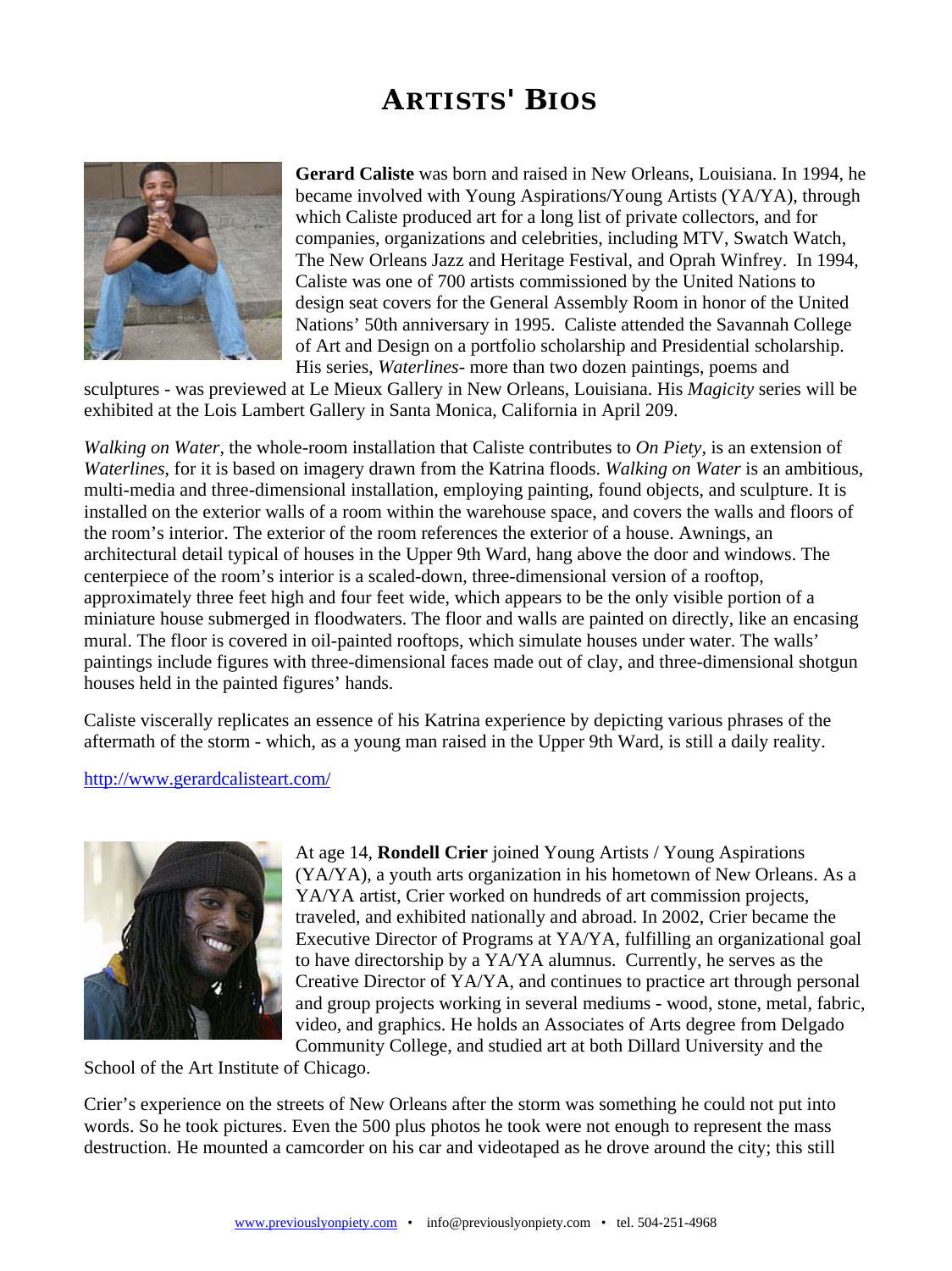wasn't enough to capture the devastation: things rusted from the salt water, ceiling fans with bent wooden blades from mold and moisture, houses in the middle of the street, a child's toy doll laying in the street never to be played with again, broken plates from a kitchen bursting out of a huge crack in the corner of a house, a car buried under sand and dirt with only the roof exposed, and a beautiful tile floor of a home -- lit by the sun because the rest of the house was completely gone.

Looking through his viewfinder, Crier realized that while people were absent from his shots, life was not. He saw that life was in these things, all of them a part of our lives because we hand picked them and loved them. He realized that he could explain the magnitude and meaning of loss through objects, asking others to connect directly on a personal level.

Crier collaborated with Jana Napoli on *[Floodwall,](http://www.floodwall.org/)* breathing life into the drawers by creating a digital, interactive installation. He and Napoli have worked to identify many of the drawers' owners and to gather their recollections. These oral histories form an audio component to Napoli's installation.

Crier also contributes his original video installation to the *On Piety* collection.

<http://www.rondellcrier.com/>



**Jan Gibert** is a lifetime resident of New Orleans, Louisiana. Her multimedia artworks are commemorative and most often deal with memory, loss, and healing. Gilbert cofounded the New Orleans-based artist/writer collective [The VESTIGES Project](http://www.thevestigesproject.org/) as well as HOME, New Orleans?.

*[VESTIGES: Think Tank](http://www.vestigesthinktank.org/)* currently is a 3-year roving residency sponsored by the Contemporary Arts Center of New Orleans in recognition and celebration of VESTIGES' 25 years of working together.

HOME, New Orleans? is a community-based, arts-focused network of

organizations, universities, schools, artists, and neighbors that brings diverse constituencies together to create positive change in New Orleans.

Her 300-foot long *Biography of a House* tells the tale through photos and sound of four generations' 53 year occupancy of an ordinary Lakeview tract home (Gilbert's residence from her birth through the time of her marriage). The work's inaugural presentation laced the family home at the 8ft. floodline as part of [LakeviewS,](http://www.ny2no.net/lakeview/about/) the June 2007 sold-out bus tour of art, performance, music and food. The *On Piety* iteration finds itself as an upside down wedding cake chandelier - referencing upside down funnel clouds, spiral stairways to heaven, and much more. The collaborative team responsible for this site specific reinterpretation includes *On Piety* artists Napoli, Bowling and Carrico, as well as original collaborators Gilbert's composer nephew (William Gilbert) and Helen, her 87-year old mother via audio recitation of her own poem "Rose or Blue."

Additionally, Gilbert will be curating another Prospect 1 parallel offering sponsored by the CAC and the Newcomb College Center for Research on Women, at NCCROW on the Tulane University campus entitled *[Loss. Ritual. Relic](http://newcomb.tulane.edu/library-archives-archives)*. *[Residue: The Archive](http://newcomb.tulane.edu/library-archives-archives).*

Gilbert has taught art at Tulane and Loyola Universities and lectured widely on collaboration and transcultural exchange, public art, and artist's books. Gilbert has been awarded numerous fellowships and project support from foundations (Ford, Warhol, Pew, Rockefeller, Pollock/Krasner) Foundations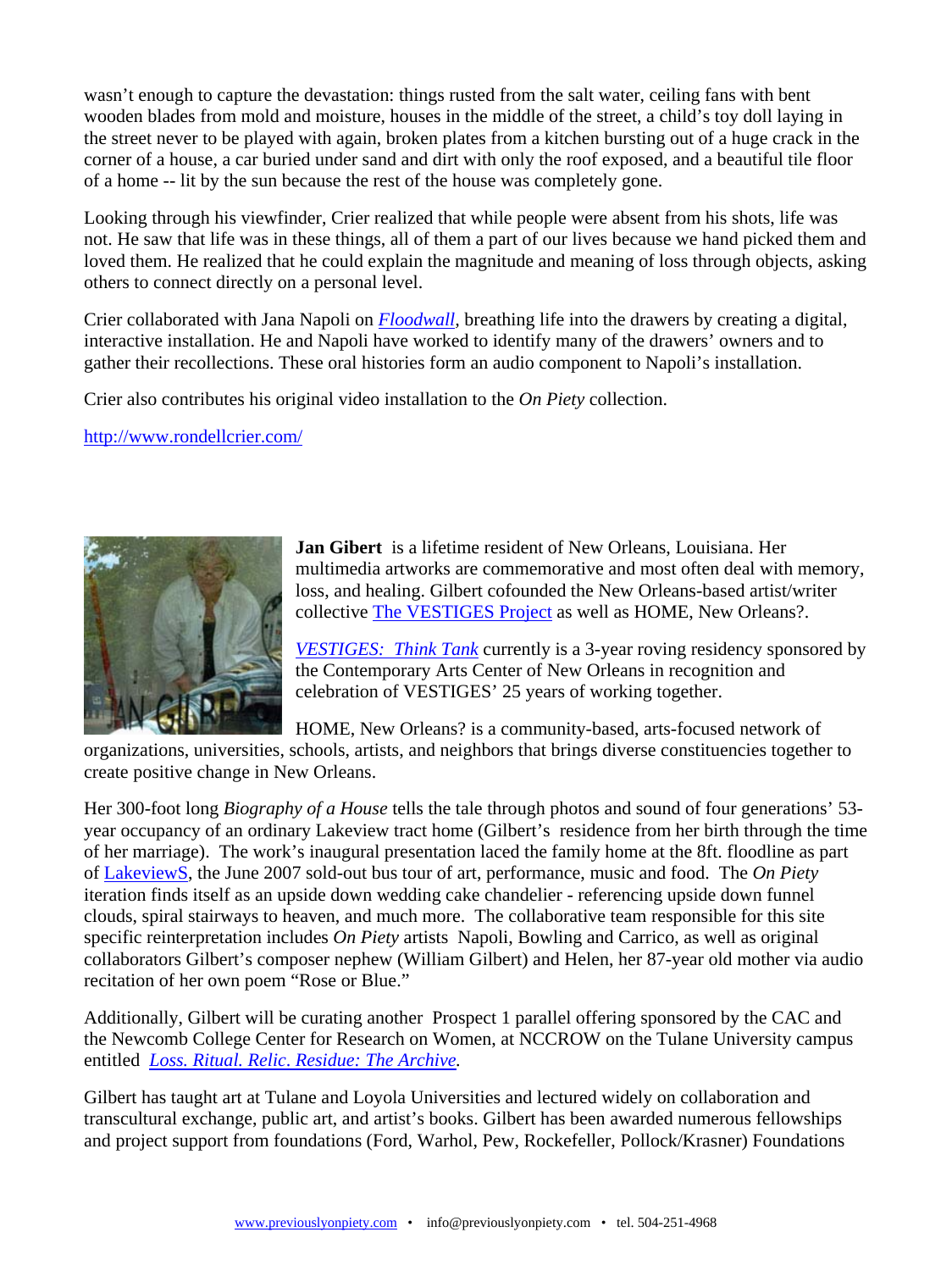and The NEA, National Association of Artists' Organizations, Louisiana Division of the Arts, The Trust for Mutual Understanding and Art Matters, Inc. She received her undergraduate degree from the University of New Orleans (1980) and her Master of Fine Arts degree from Tulane University (1982).

<http://www.jangilbertart.com/>



**Jana Napoli** was born and raised in New Orleans and continues to live there. Originally trained as a painter, Napoli is a mixed-media artist and a creative entrepreneur deeply concerned with civic and community engagement. In 1988, she founded the internationally acclaimed non-profit arts and social service organization, YA/YA Inc. (Young Aspirations/Young Artists), and served as its full-time Creative Director for 12 years. YA/YA seeks to empower creative young people to become successful adults by providing educational experiences in the arts and entrepreneurship, and by fostering and supporting their ambitions. Napoli has exhibited both nationally and internationally and has received several awards for her work,

among them, the Oprah Winfrey "Use your life award" (2002) and a President's Committee on Arts and Humanities award (1999).

*[Floodwall](http://www.floodwall.org/)* continues her long-standing dedication to the intersection of art and community-building but also integrates the themes of the unspoken and the unseen that are part of her own artistic preoccupations.

*Floodwall* is a site-specific installation created from 710 household drawers collected in the wake of Katrina. The first installation of *Floodwall* lined the Liberty Street Bridge, overlooking the World Trade Center site in lower Manhattan. Close to a million viewers witnessed the 250 feet of drawers, arrayed on the bridge like rows of tombstones. It has also been exhibited at the Louisiana State Museum in Baton Rouge, the Blanton Museum of Art in Austin, Texas, and at the Clifton Cultural Arts Center in Cincinnati, Ohio.

*Floodwall* appears in New Orleans for the first time at *On Piety.* This iteration of *Floodwall* is erected vertically, as a wall of drawers. It stands nine feet high, stretches 130 feet long, and reaches 20 inches at its widest. The wall refers the concrete floor as if it were a body of water, for it appears to sink into - or rise out of – the water's surface. The top halves of sofas, tables, and chairs "float" around *Floodwall*, giving the impression of the water's depth.

A [Curriculum Packet](http://www.onpiety.com/pdf/Floodwall_Curriculum_Packet.pdf) [PDF] was created for school and museum educators to allow students to further explore *Floodwall*.

<http://www.floodwall.org/>



**Rontherin Ratliff**, a native of New Orleans, is a multi-faceted artist, working in such diverse media as carpentry, mural, and graphic design. Fifteen years ago, he joined the youth artist collective, Young Aspirations/Young Artists. As a member of YA/YA, he was contracted to restore chairs for a private collection in Sanselpocro, Italy (1997); his interior design project was exhibited as part of *Artpentry* at the Louisiana Children's Museum in 2002; and he designed murals for the City of Hammond (1999), Café du Monde (commissioned by the Vieux Carré in